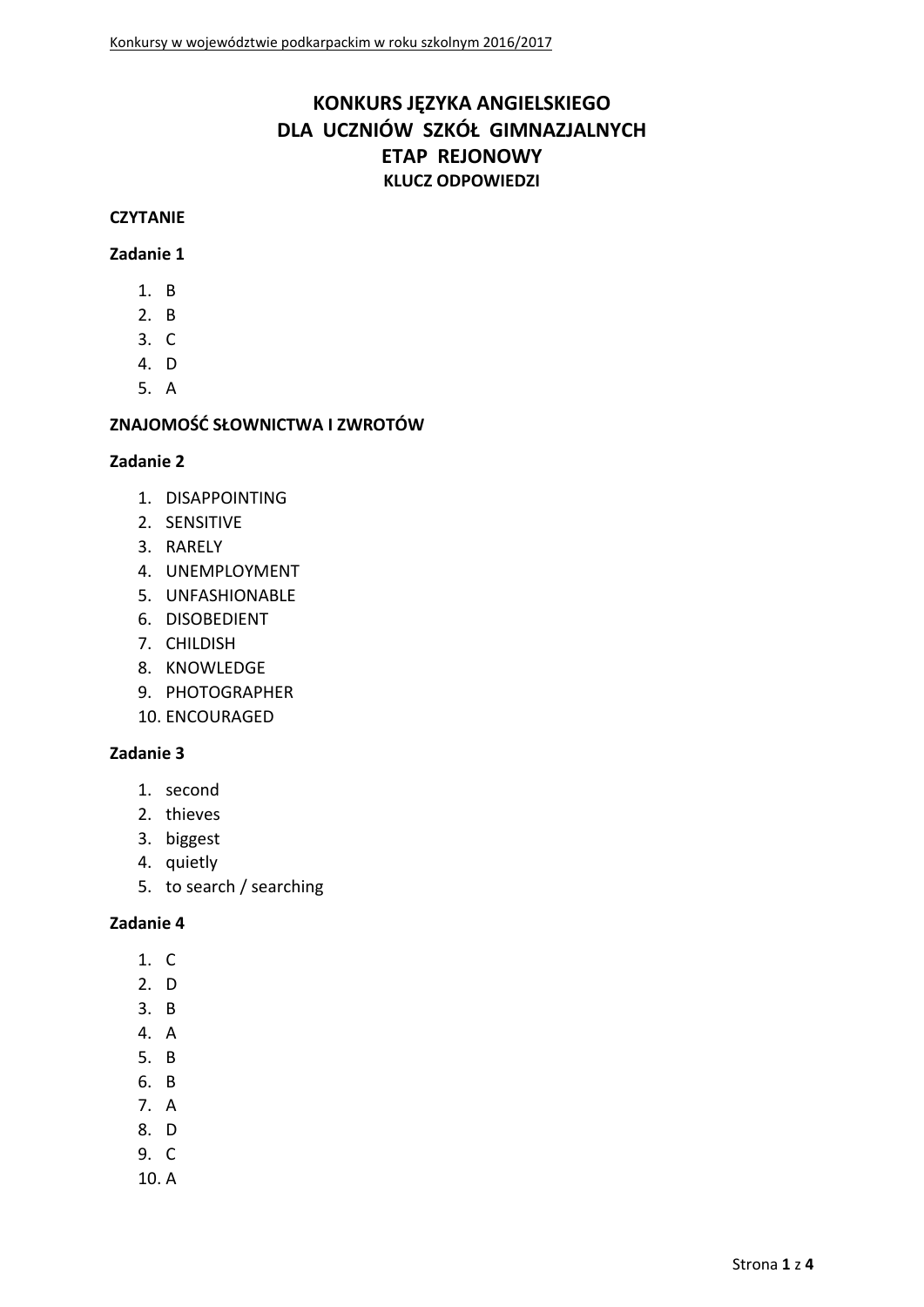### **Zadanie 5**

- 1. RECIPE
- 2. AFFORD
- 3. TIME
- 4. BELT
- 5. EVIDENCE
- 6. PAVEMENT
- 7. SUITS
- 8. CHORES
- 9. FASTEN
- 10. QUEUE

# **Zadanie 6**

- 1. raise
- 2. careless
- 3. lend
- 4. sick
- 5. poor
- 6. invented
- 7. jealous
- 8. lightning
- 9. stage
- 10. helping

### **ZNAJOMOŚĆ KONSTRUKCJI GRAMATYCZNYCH**

- 1. B
- 2. B
- 3. D
- 4. C
- 5. A
- 6. D
- 7. A
- 8. D
- 9. A
- 10. D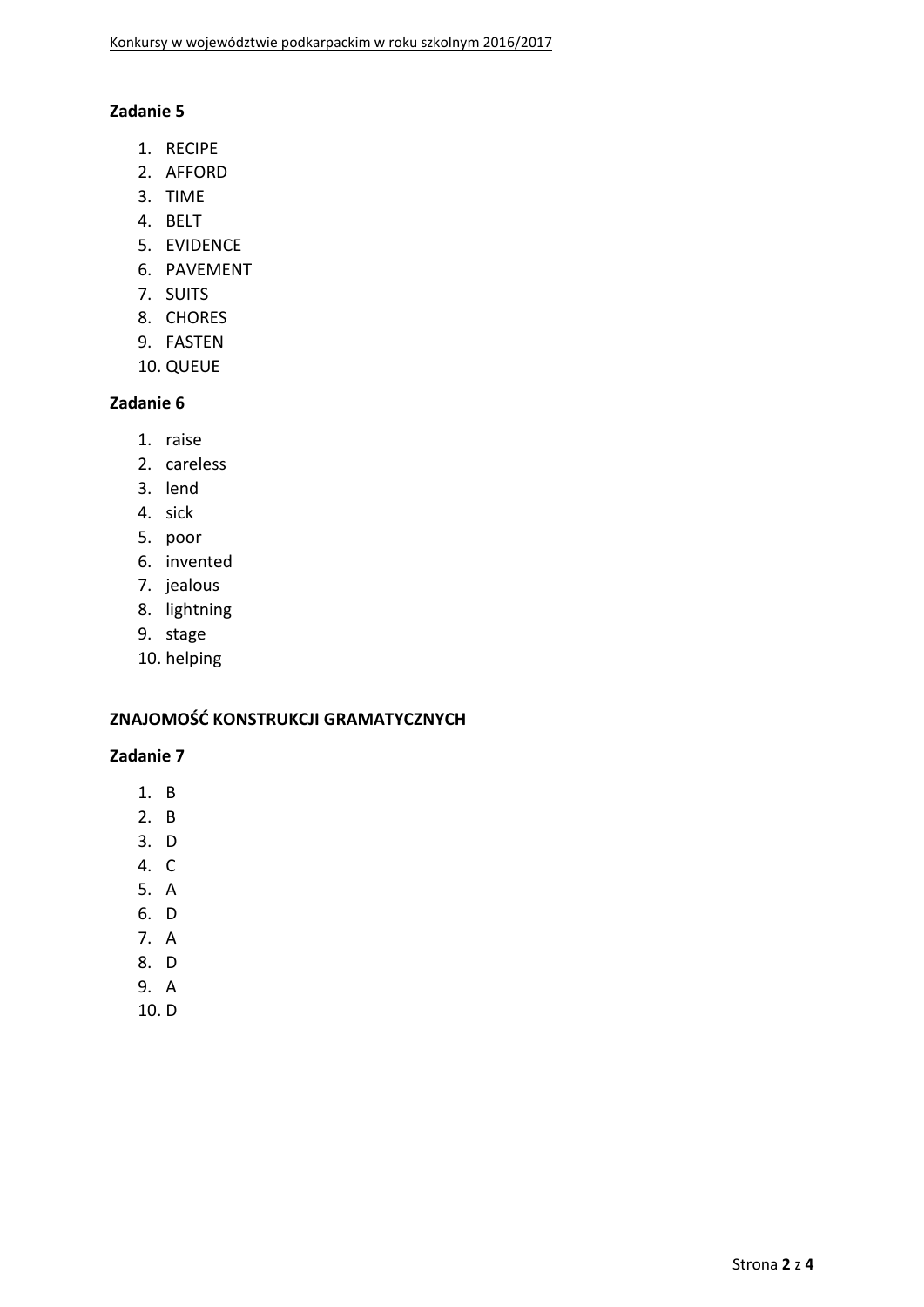## **Zadanie 8**

- 1. is always leaving
- 2. would stop lying
- 3. apologized to his dad for taking
- 4. I will have learnt/learned
- 5. we have been running
- 6. I would have met
- 7. has just been sold
- 8. we will be flying
- 9. the match had already finished
- 10. turning it down / if I turned it down

### **Zadanie 9**

- 1. were very few children / kids
- 2. are included
- 3. who/that stars/acts/performs in films/movies
- 4. soon as I arrive in/get to/come to
- 5. will be done
- 6. did she
- 7. like each other
- 8. what you are laughing at/about
- 9. If I had had a/the/my credit card
- 10. cooking something

### **Zadanie 10**

- 1. did Eve and Michael get
- 2. only we had not (hadn't) eaten
- 3. is thought to be good
- 4. in order to save some
- 5. even though/if I knew
- 6. had better stop drinking
- 7. may have seen
- 8. play golf as well as
- 9. couldn't understand either

10. congratulated Rita on passing / having passed

- 1. put up with
- 2. getting over
- 3. made up for
- 4. made up
- 5. find out